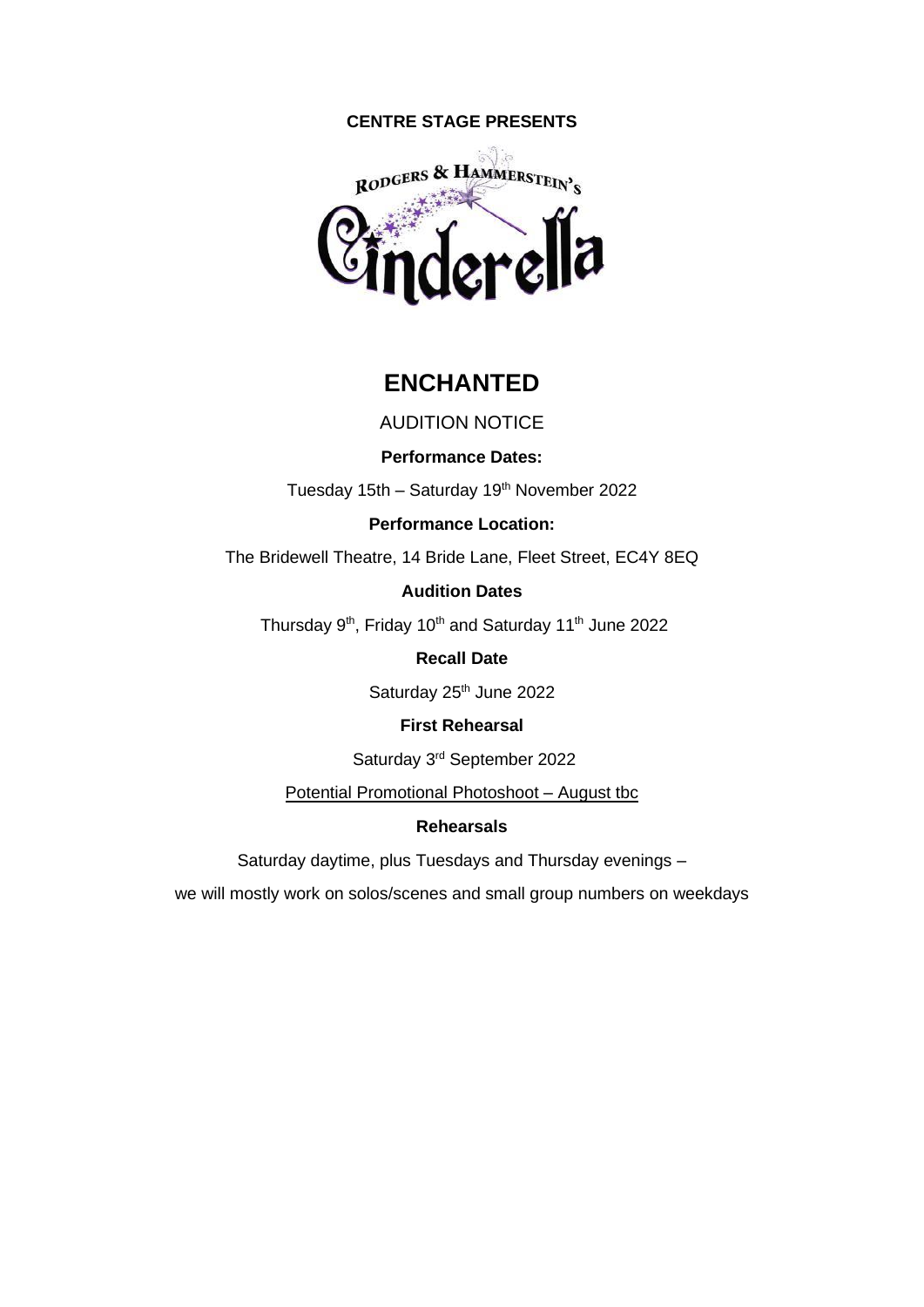# **THE PEOPLE**

*Director*

Giusy Pappalardo *Musical Director and Conductor* Benjamin Levy

*Choreographers*

Brendan Matthew & Deborah Stanton (Ballroom specialist)

# **ABOUT THE PRODUCTION**

Rodgers & Hammerstein's Cinderella was initially written for television.

Originally aired in 1957, it was remade in 1965 and again in 1997.

When ABC remade Rodgers & Hammerstein's Cinderella in 1997, it featured a multiracial cast, which not only showed how universal Rodgers and Hammerstein were in the way they told their stories, but how the future could look. Rodgers & Hammerstein's Cinderella (Enchanted Edition) is inspired by that production and Centre Stage and the creative team wishes to uphold that vision.

The show will feature a band of 12 plus a conductor and a cast of 29.

# **CASTING**

In Cinderella, the race of the characters is not pivotal to the plot, so we actively encourage diversity and support inclusion.

As mentioned before, we aim to uphold the original vision of this specific version of Cinderella, **and we commit to casting a person of colour or from an ethnic minority in the titular role.** We will also be casting this show gender blind.

We are always honest and transparent about how long the process will take, and when people are likely to hear back. We appreciate that it can be frustrating to wait and sometimes feel disheartening; we will do our best to complete the process swiftly and aim to cast ASAP after recalls. Once we have fully cast the show, we then send emails to the remaining people who have auditioned. In some cases, we may not initially see someone for a particular role, this could be due to precise casting restrictions such as age or voice part. We aim to cast everyone from those who have auditioned, but if the part requires a 60-year-old actor and we have had no one audition in that age bracket, we may choose to hold on casting that part and look specifically for that role. All casting is the decision of the audition panel only and is final. While we'll always tell you the outcome of your audition, individual detailed feedback will not be given.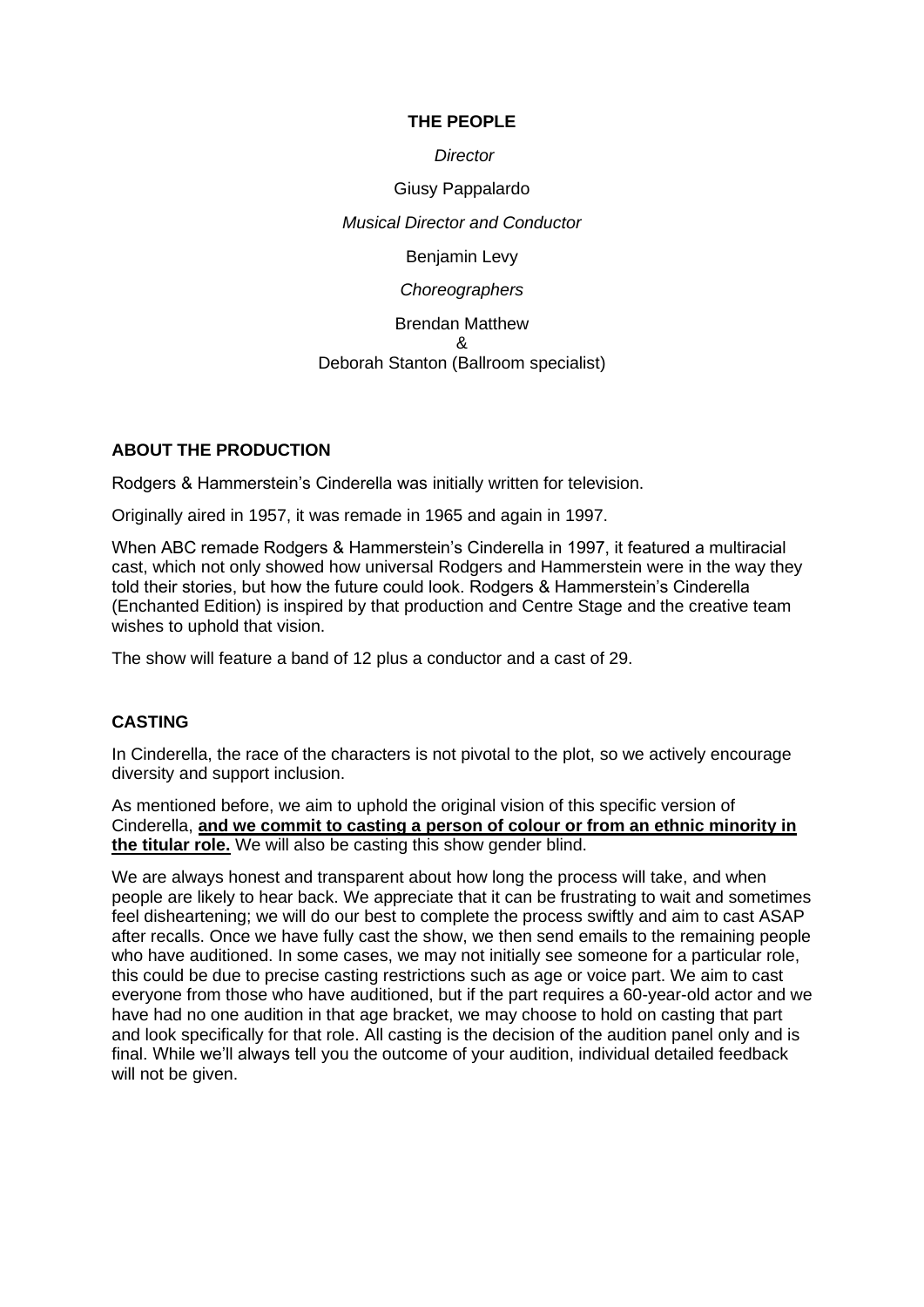### **ROLES:**

# **CINDERELLA**

A strong-minded dreamer. Lead role, strong vocals, no strong dance skills required. Youthful appearance. Person of colour or Ethnic minority - Soprano

# **HER FAIRY GODMOTHER**

Glamourous and bubbly. Strong Vocals, Belter, no strong dance skills required. Adult/Older character. Soprano or Mezzo.

### **HER STEPMOTHER**

Sarcastic and entitled. Lead Role, Strong Acting skills, adult/older character. No strong dance skills are required. Mezzo soprano.

# **GRACE**

Her awkward stepsister - Strong Acting skills/comedy skills. Good vocals. No strong dance skills are required. Mezzo Soprano.

# **JOY**

Her sullen stepsister - Strong Acting skills/comedy skills. Good vocals. No strong dance skills required. Mezzo Soprano.

# **CHRISTOPHER**

A charming young prince. Strong Vocals, and moderate dance skills. Youthful Appearance. Baritone or Tenor.

## **LIONEL**

His royal steward. Featured lead role. Strong acting skills, and comedic timing. Strong Vocals. No strong dance skills are required. Tenor.

# **QUEEN CONSTANTINA**

His mother. Featured lead role. Good vocals and acting skills are required. Adult/Older appearance. No strong dance skills are required. Mezzo-Soprano.

#### **KING MAXIMILLIAN**

His father. Featured lead role. Good vocals and acting skills are required. Adult/Older appearance. No strong dance skills are required. Baritone.

#### **Featured Roles for Dancers/Puppeteers**

CHARLES - a cat who will become a Coachman (Physical theatre experience/Puppeteer/dancer)

4 WHITE MICE - who will become Horses (Physical theatre experience/Puppeteer/dancer)

A DOVE - who will become a Footman (Physical theatre experience/Puppeteer/dancer)

VILLAGERS, MERCHANTS, MAIDENS AND PALACE GUESTS

Apart from the lead roles, we aim to cast an ensemble of 20 talented individuals, including 8- 10 advanced dancers and 4-6 puppeteers.

We obtained permission to expand the limits of our casting and include further diversity when casting the show. We would be delighted to consider gender fluid casting in both Lead Roles (Stepmother/ Stepsisters/ Charles) and ensemble.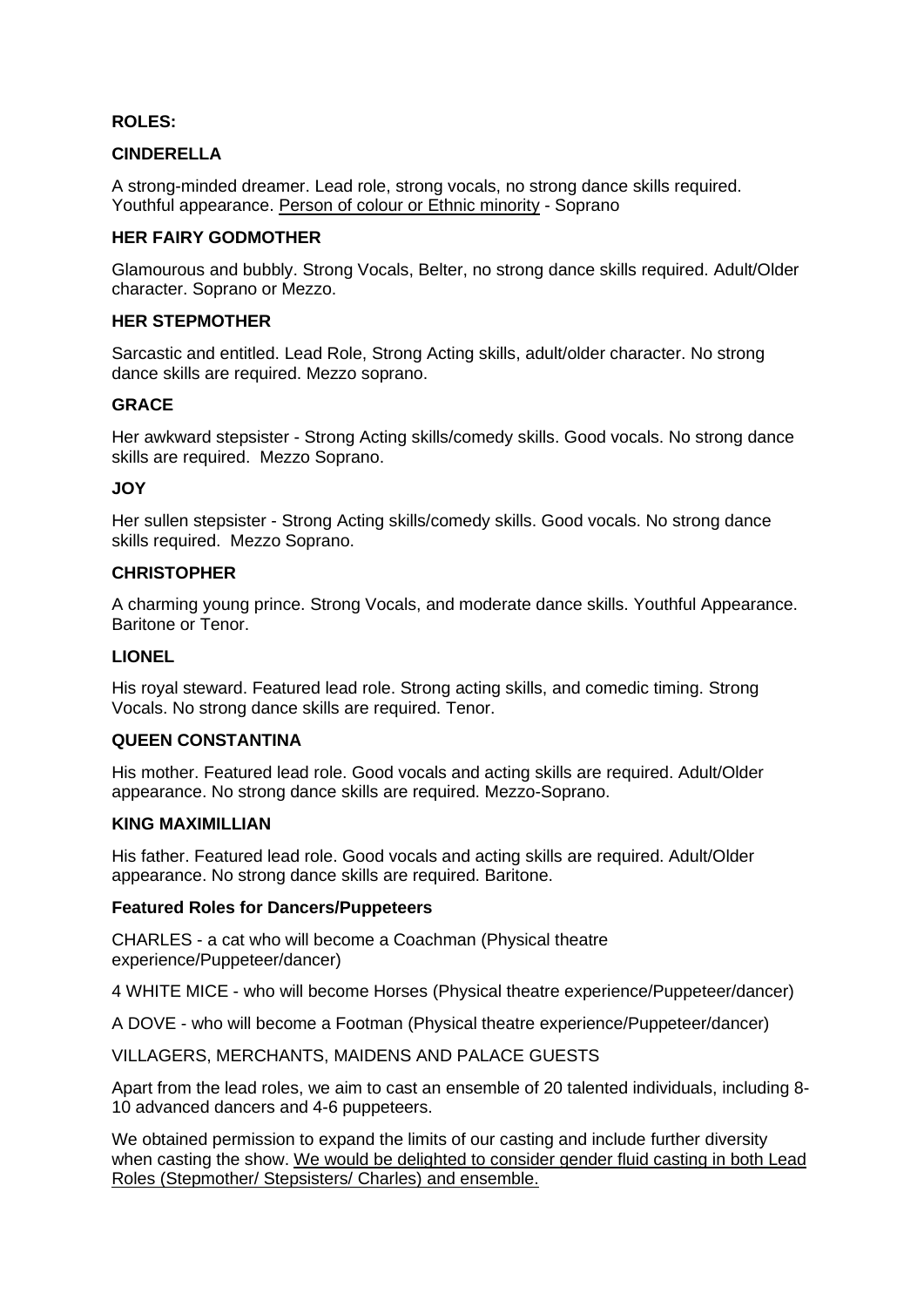# **CINDERELLA – FAQS**

### **The role I want to audition for is not written for me canonically. Should I audition?**

Yes! While we will commit to the diversity expressed in both 1997 teleplay and 2003 international tour of the show when casting the lead role, Cinderella Enchanted has a copious number of roles, open to any age/look/ethnicity.

Also, Centre Stage would like to fully support the notion of gender fluid casting for our production of Cinderella, although we will endeavour to present the genders assigned according to the original writer's wishes. We shall not alter script or music in any way, though we want to offer non-binary individuals from our pool of performers the opportunity to audition for a role which gender they identify with though not assigned at birth to guarantee a fully diverse cast.

# **I'm a dancer – Should I audition?**

Yes!! Our brilliant choreographers have envisioned numbers that feature different levels of dance ability in the show. We are actively looking for 8-10 advanced dancers. Round 1 of auditions will feature a dance call.

# **Do I need to read music to be in the show?**

No!!! Ideally cast members would record their tracks on a recording device and make sure the harmonies are learnt and practiced routinely.

# **AUDITIONS**

For round one, the session will be divided in a singing call and a dance call.

Our choreographer will lead a dance call during which he shall teach both a basic routine and an advanced routine. Everyone will be taught the basic routine. The advanced routine is optional for those auditioning for lead roles and non-advanced dancers (but it is fun, so why not?)

The music call will be individual - you will book your slot and perform a song of your choice from the Golden Age of musical theatre in the style of the show. We may also do a quick range test. It should not take longer than 5 minutes.

Please wear comfortable clothing and bring water on the day. If you are not comfortable with dancing at all, please state so in the Audition Form. (Link Below).

### **What to prepare:**

Any song that showcases your range and ability to act through song from the Golden Age. (Pre-1970's) Please bring Sheet Music with you on the day or please send PDF to [Cinderella.centrestage@gmail.com](mailto:Cinderella.centrestage@gmail.com) stating your name and title of song in the subject.

If you are experiencing any technical issues please get in touch with the same email address and we will try our best to help.

# **Golden Age shows include:**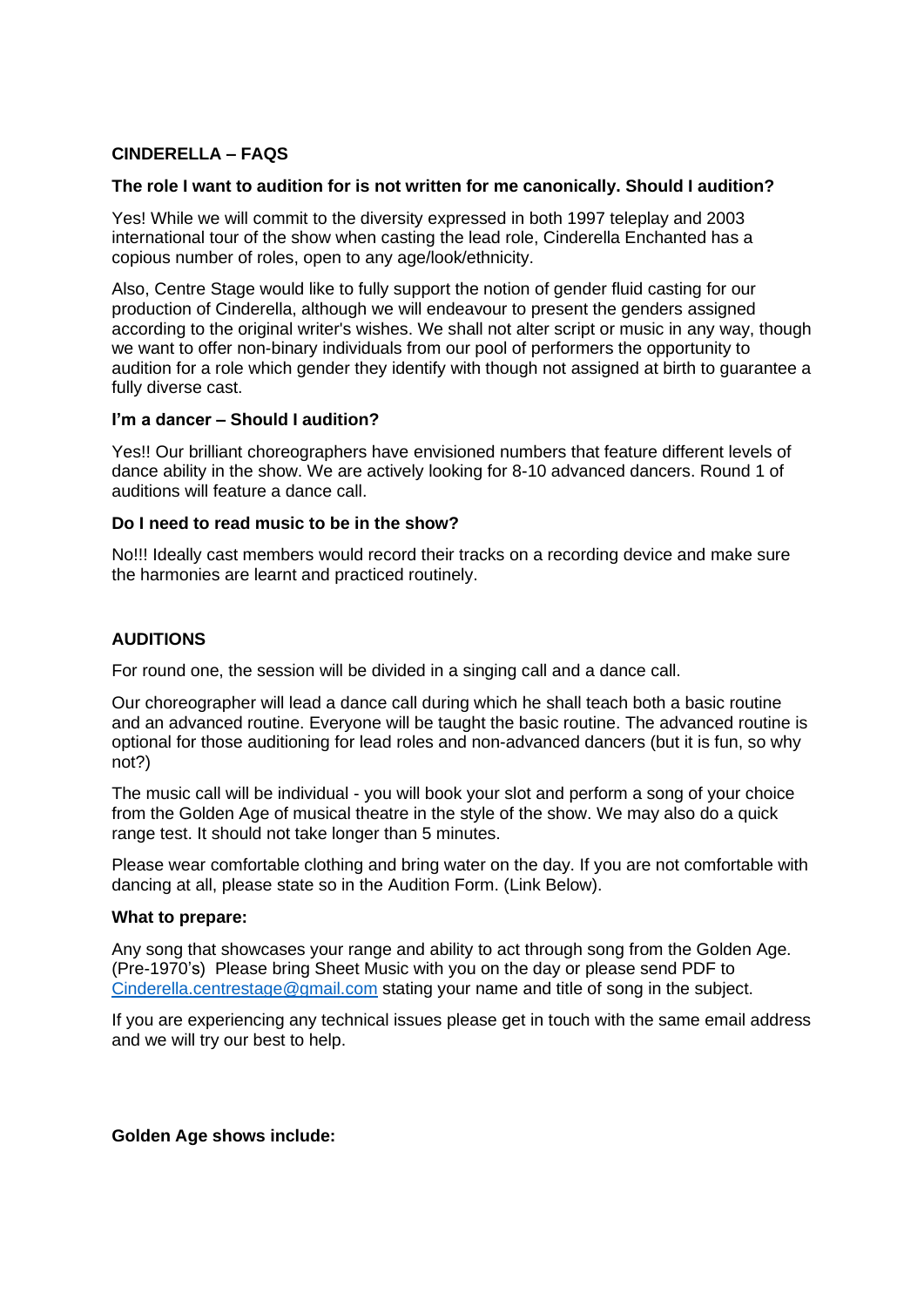Oklahoma! (1943) On the Town (1944) Carousel (1945) Annie Get Your Gun (1946) Brigadoon (1947) Finian's Rainbow (1947) Kiss Me, Kate (1948) South Pacific (1949) Guys and Dolls (1950) Paint Your Wagon (1951) The King and I (1951) Wonderful Town (1953) Kismet (1953) The Pajama Game (1954) My Fair Lady (1956) Damn Yankees (1955) Bells Are Ringing (1956) Candide (1956) The Most Happy Fella (1956) West Side Story (1957) The Music Man (1957) Flower Drum Song (1958) Gypsy (1959) The Sound of Music (1959) Camelot (1960) Bye Bye Birdie (1960) How to Succeed in Business Without Really Trying (1961) Oliver! (1962) A Funny Thing Happened on the Way to the Forum (1962) She Loves Me (1963) Hello, Dolly! (1964) Funny Girl (1964) Fiddler on the Roof (1964)

(Please find a non-exhaustive playlist here : [https://open.spotify.com/playlist/0NLgn87CdMcJYrMuDnkDu8?si=jI-](https://open.spotify.com/playlist/0NLgn87CdMcJYrMuDnkDu8?si=jI-WJyyLTmeLMyBMV2BrDQ&nd=1)[WJyyLTmeLMyBMV2BrDQ&nd=1](https://open.spotify.com/playlist/0NLgn87CdMcJYrMuDnkDu8?si=jI-WJyyLTmeLMyBMV2BrDQ&nd=1) )

Recalls will be invitation only – we will be recalling on part and recall material will be uploaded on the Cinderella Goggle drive. Links will be sent separately to recalled individuals.

We know how stressful auditioning can be and we would like you to know we are there to help and to be supportive.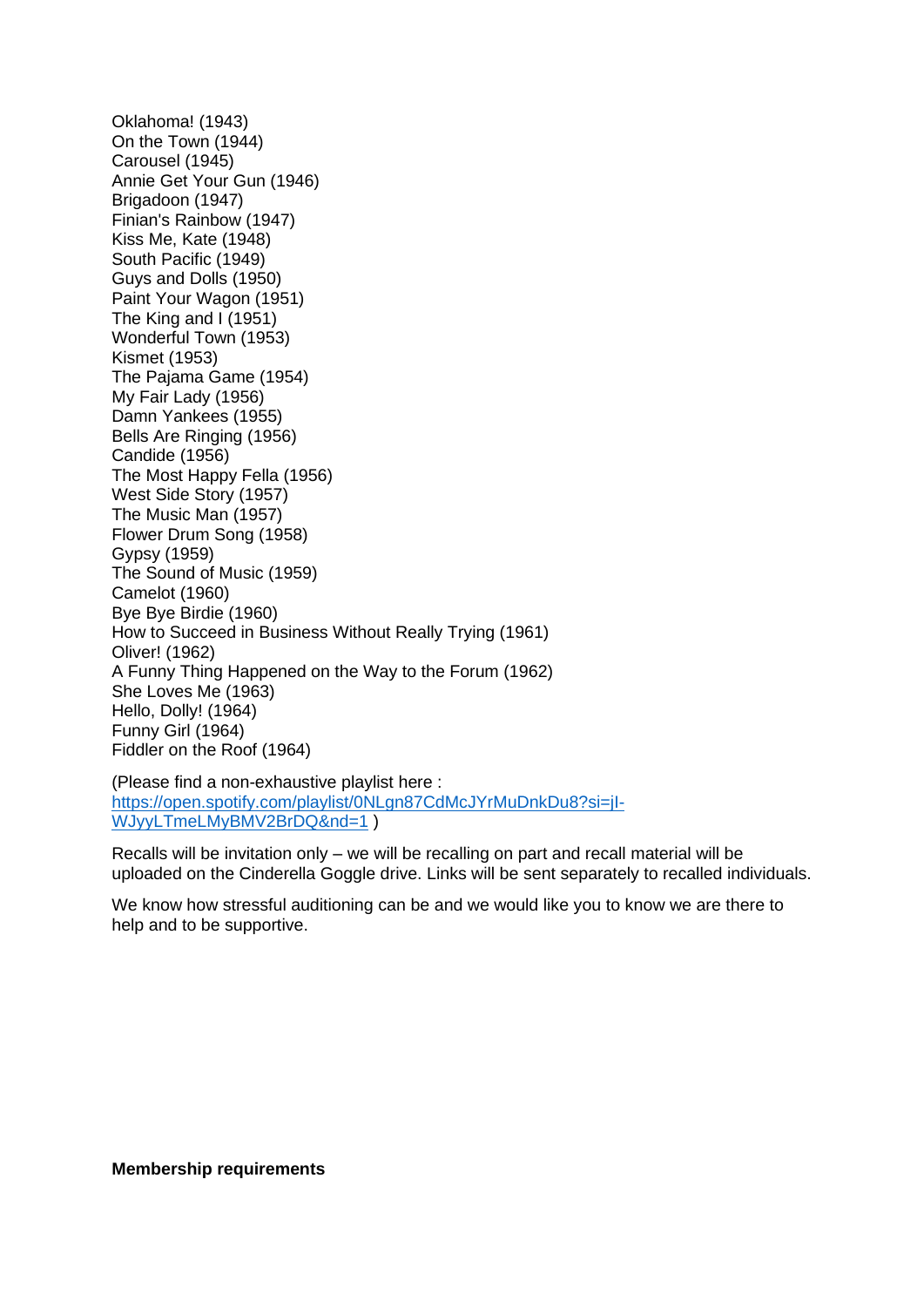You must be an Onstage Member of Centre Stage to audition. Being a member of Centre Stage not only entitles you to audition for any of our shows, but also means that you can be involved in many aspects of the group, including master classes, frequent social events organised throughout the year, priority audition slot and ticket booking and voting at the AGM. We offer different types of membership. Onstage membership is £15 annually. To find out more visit <https://www.centrestage.london/membership>

If you don't have current Onstage Membership you will need to join, renew, or upgrade when you book your audition slot – you can do this directly through Ticket Source. Active Onstage members will be sent their booking code in advance, and Backstage members will be sent a code to allow them to upgrade. If you're not sure of your membership status, feel free to email our Membership Manager, Peter, at [centrestagetheatrelondon@gmail.com](mailto:centrestagetheatrelondon@gmail.com?subject=Cinderella%20Audition%20Enquiry) and he will check for you.

# **Booking an audition**

Auditions must be booked online through Ticket Source. We cannot accept requests for auditions directly via email or through the production team. Click <https://www.ticketsource.co.uk/centrestage> to book your audition slot. Select "Onstage Member" if you're a current Onstage Member, "Upgrade" if you're a current Backstage Member who wishes to upgrade, or "New/Renewing Member" to join Centre Stage for the first time or renew your Onstage Membership as appropriate.

Audition booking is on a first come first served basis. If you book a slot and can no longer make it, please email cinderella.centrestage@gmail.com. We will do our best to find another slot for you, but please do let us know as someone may be able to take your unwanted slot.

# **Audition timings and location**

The locations for the auditions are:

- Thursday 9th June 2022 Bishopsgate 230 Bishopsgate, London EC2M 4QH
- Friday 10<sup>th</sup> June 2022 Bishopsgate 230 Bishopsgate, London EC2M 4QH
- Sunday 11<sup>th</sup> June 2022 Bishopsgate 230 Bishopsgate, London EC2M 4QH

Recalls (by invitation) will take place on Saturday 25<sup>th</sup> June 2022. You will be required to learn one or more songs excerpts from the show and one or more scene excerpts. Individual recall requirements will be communicated via email.

# **Our commitment to diversity and inclusion**

Centre Stage London has committed to diversifying our audiences and cast and Centre Stage's Cinderella is no different. We are open to all and will cast utilising affirmative colourconscious and Gender-Blind Casting. For more information about Diversity and Inclusion at Centre Stage London, please visit

<https://www.centrestage.london/diversityandinclusion>

**REHEARSALS**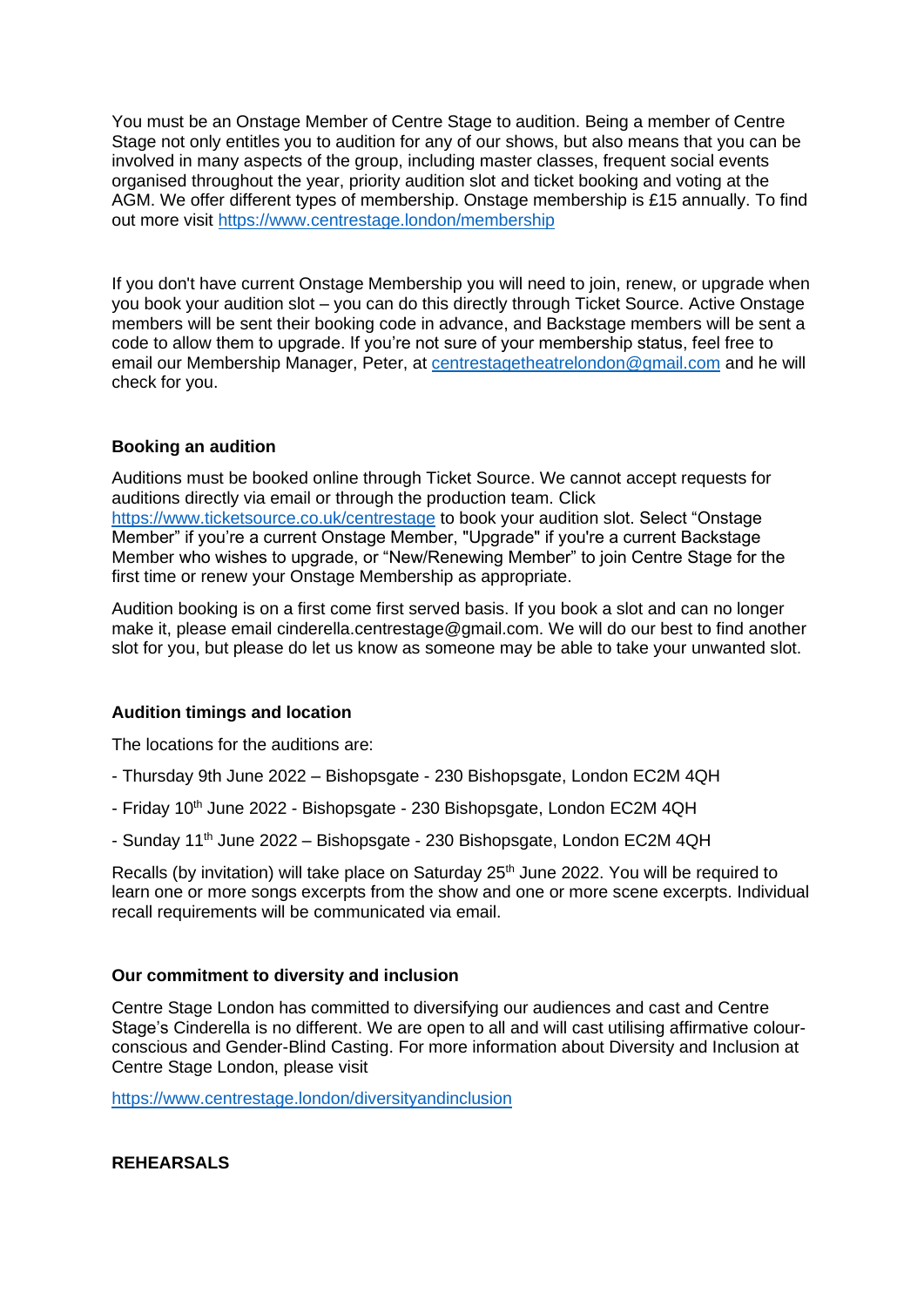The first rehearsal will be on Saturday 3<sup>rd</sup> September 2022.

We will rehearse every Saturday (during the day), and on Tuesday and Thursday evenings, until the show. Many Tuesdays and Thursdays will be leads and small group rehearsals to ensure we cover all featured vocals, small group scenes and choreography. Saturdays will be always full cast calls.

Saturdays will typically run from 12-5 OR 13-6 and weekday evenings with usually start at 7.00pm.

We will publish a rehearsal schedule ahead of the start of rehearsals to give you a good view of when you are needed.

# **KEY DATES.**

You will all be required to help with the Get-In at the Bridewell Theatre on Sunday 13<sup>th</sup> November 2022 from 10am and we will be rehearsing that Sunday night. Be prepared for a late night on the Sunday. We will complete a dress rehearsal on the Monday evening (14<sup>th</sup>) November 2022) where photography will take place.

We appreciate people have busy lives and commitments and whilst we shall do our very best to accommodate for absences during rehearsal process, the key days above will require the cast presence.

### *If you are unable to make any of the key dates unfortunately, you will not be able to be in the show.*

# [Audition form HERE](https://docs.google.com/forms/d/152YXl4SaJtvqZXisFdRAycQCkSnriwxrgh7qV3-bWro/edit)

Please be honest and list everything. If you have a lot of absences, this will affect our decision to cast. Once the rehearsal schedule is published it will be 'locked down' and you will be expected at all rehearsals you are called for except those itemised on your availability forms.

# **PRODUCTION**

Cinderella is a big, exciting challenge but one we are thrilled to face – we do look forward to meeting our cast and get in the room to put this show on its feet. We will ensure you are kept informed of decisions concerning the show and that you will have your say during the rehearsal process and show week.

Centre Stage is a registered charity and relies on revenue from participation fees, ticket sales, sponsorship, fundraisers, and voluntary charitable donations to put on each show. Costs can include the show rights, costumes, scores, scripts, a fabulous band, high quality lighting and sound equipment and the hire of both rehearsal space and the venue for show week. The budget will be very tight and therefore selling every ticket and encouraging friends to come to fundraisers is expected.

Our cast sell the majority of our tickets to their friends, family and workmates. As always, we'll be relying on our cast to get involved with activities to help promote the show and you will be expected to attend two show fundraisers and use the promotional materials provided and/or share social media post to promote the show.

In order to keep the ticket price down to a reasonable level we will be asking for a mandatory

participation fee of £80 per performer. This is a valuable contribution to the show's revenue and enables us to provide more set, costumes, and special effects to support the cast's talent on stage and to give the audience a truly stunning night. You may also be responsible